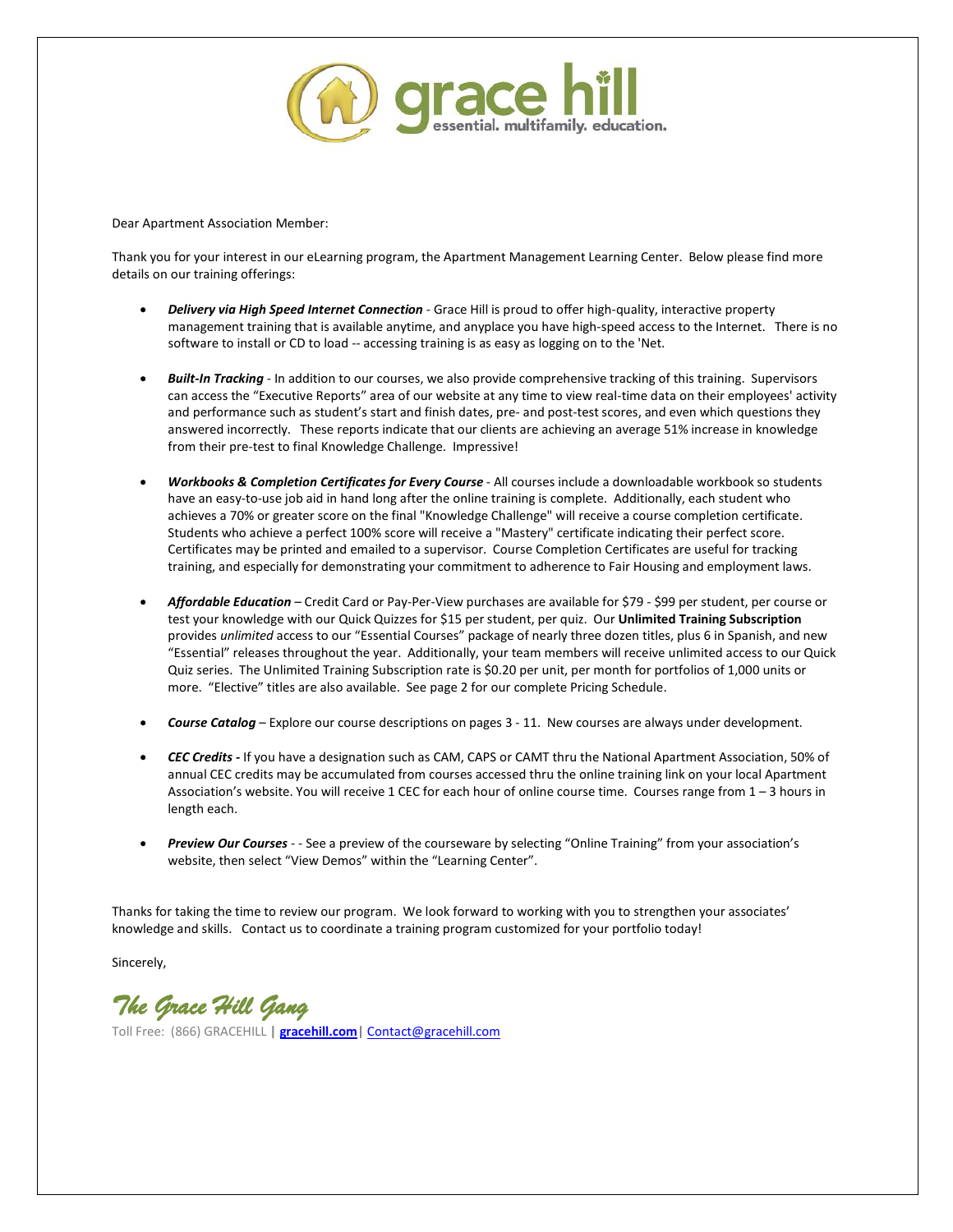

### **Pricing Schedule**

**Option 1: Unlimited Training Subscription** - The Unlimited Training Subscription provides unlimited access to our "Essential Course Package" for only \$0.20 per unit, per month. The Unlimited Training Subscription is available for portfolios of any size; a minimum monthly charge of \$200.00 applies.

### **The "Essential Course Package" includes these titles:**

- *Advanced Leasing: Secrets of Leasing Leaders*
- *Advanced Telephone Techniques*
- *Business Etiquette*
- *Conflict Resolution (Supervisor version available)*
- *Creative Marketing Promotions*
- *Curb Appeal*
- *Customer Relationship Management*
- *Customer Service as a Competitive Advantage (Spanish version available)*
- *Dealing with Difficult People*
- *Drug-Free Workplace (Spanish & Supervisor versions available)*
- *Employee Coaching*
- *Employee Motivation*
- *Essential Skills for the New Supervisor*
- *Fair Housing (Spanish version available)*
- *Fair Housing for Maintenance (Spanish version available)*
- *Fair Housing II*
- *Follow-Up Techniques*
- *Help Wanted! How to Hire, Retain & Inspire Quality Team Members*
- *Internet Leasing*
- *Introduction to Social Media*
- *Leadership: Profiles in Multifamily Housing*
- *Leasing for a Living*
- *Leasing for a Living Series, featuring six 30-minute modules:*
	- *Introduction to Leasing - Greeting & Qualifying*
		- *- Telephone Techniques - Responding to Email Inquiries*
		- *- Touring the Community - Closing & Follow-Up*
- *Maintenance for Office Staff*
- *Marketing Principles for Multifamily Housing*
- *Mold Awareness (Spanish version available)*
- *Performance Management*
- *Preparing a Perfect Market Ready Apartment (Spanish version available)*
- *Preventative Maintenance (Spanish version available)*
- *Preventing Sexual Harassment (Spanish, Supervisor & CA Supervisor versions available)*
- 
- *Resident Retention for Today's Savvy Customers*
- *Stress Management*
- *Time Management*
- *Traffic Generation*
- *Workplace Diversity (Spanish & Supervisor versions available)*
- *Learning Games (Topics from Property Manager Billionaire to Wheel of Maintenance Safety)*
- *Quick Quizzes (Topics from Comprehensive Maintenance to Fair Housing)*

#### Add one or more "Elective Courses" to your Unlimited Training Subscription starting at only \$0.02 additional per unit, per month.

#### **"Elective Courses" Available:**

- *Basic Maintenance Series including Basic Electrical, Basic HVAC and Basic Plumbing*
- *Bed Bug Awareness*
- *Leadership Development Series featuring Anne Sadovsky*
- *Risk Management I: Associate Safety & Emergency Awareness (Spanish version available)*
- *Risk Management II: Risk, Liability & Crime Awareness (Spanish version available)*
- *Safety Series (25 English courses and 22 Spanish courses available)*
- *The Impact of Maintenance on Retention*

**Option 2: Pay-Per-View Plan -** Don't need that much education? Choose instead our **Pay-Per-View** plan of \$19 - \$99 per student, per course, depending on the title. Bulk rates are also available

- 
- 
- *Property Management Financials*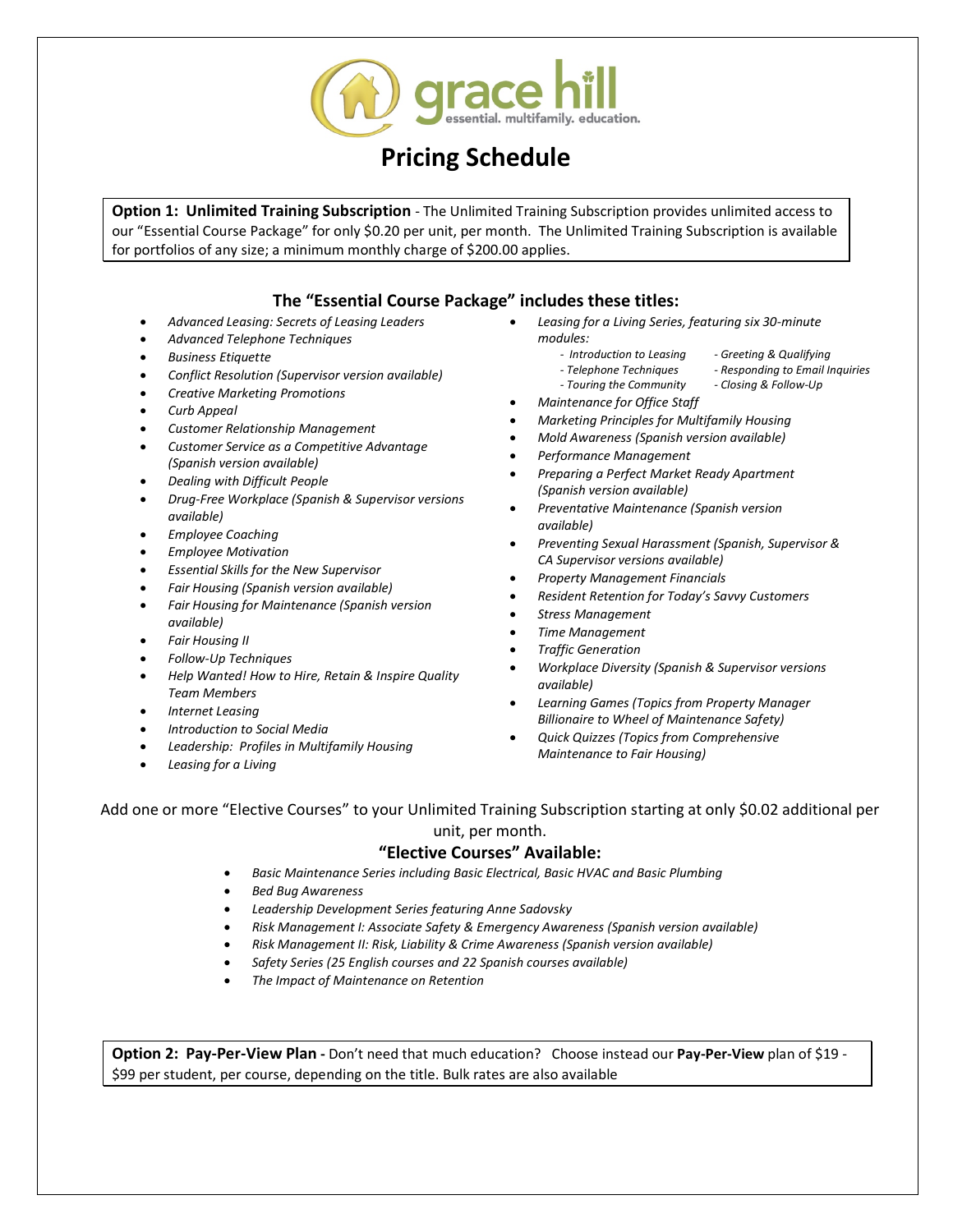

*Included in our Unlimited Training Subscription*

#### **Advanced Leasing: Secrets of Leasing Leaders**

Recommended for All Onsite Management & Leasing Team Members; "Leasing for a Living" Suggested Prerequisite

- Learn the five qualities common to all Leasing Leaders and how to develop them
- Anticipate, uncover and overcome any objection a prospective resident may raise
- Recognize prospective residents' buying signals
- Learn our four-step approach to closing
- Watch and listen to powerful follow-up techniques in action
- 2 hours, included in our Unlimited Training Subscription or \$79 Pay-Per-View

#### **Advanced Telephone Techniques**

Recommended for All Onsite Management & Leasing Team Members; "Leasing for a Living" Suggested Prerequisite

- Discover how to set yourself apart from the competition with phenomenal phone skills
- Improve your call to visit conversion ratio and heighten your chances of closing the sale
- Explore proper etiquette for every phone interaction, including challenging callers
- Exceed your residents' expectations with your extraordinary service
- 2 hours, included in our Unlimited Training Subscription or \$79 Pay-Per-View

#### **Business Etiquette**

Recommended for All Onsite Management, Leasing, & Corporate Team Members - Some companies use with Maintenance teams

- Convey competency and professionalism through your clothing, grooming, and body language
- Determine when it is and is not appropriate to use email, instant messaging, and social networking
- Master the rules of grammar and style in your business correspondence
- Act with consideration and respect in the workplace, even in challenging circumstances
- Enhance your career through successful networking
- 1 hour, included in our Unlimited Training Subscription or \$79 Pay-Per-View

#### **Conflict Resolution (also available in Supervisor Version)**

Recommended for All Onsite Team Members – Management, Leasing, & Maintenance

- Learn four ways to respond to any conflict, and when to use each approach
- Improve your listening skills to better understand and assist your customers
- Clarify your own communications to avoid confusion and conflict
- Learn how to work with a co-worker to solve a disagreement together
- Discover when to get involved in a conflict between two or more associates whom you supervise
- 2 hours, included in our Unlimited Training Subscription or \$79 Pay-Per-View

#### **Creative Marketing Promotions**

Recommended for All Management & Leasing Team Members, and all who wish to learn more about this topic

- Learn how to draw positive attention to your apartment community with creative promotional activities
- Discover which types of marketing activities qualify as promotions
- Understand the work required before kicking off a promotional marketing campaign
- Learn how to develop creative marketing promotions that stand apart from the competition
- 1 hour, included in our Unlimited Training Subscription or \$79 Pay-Per-View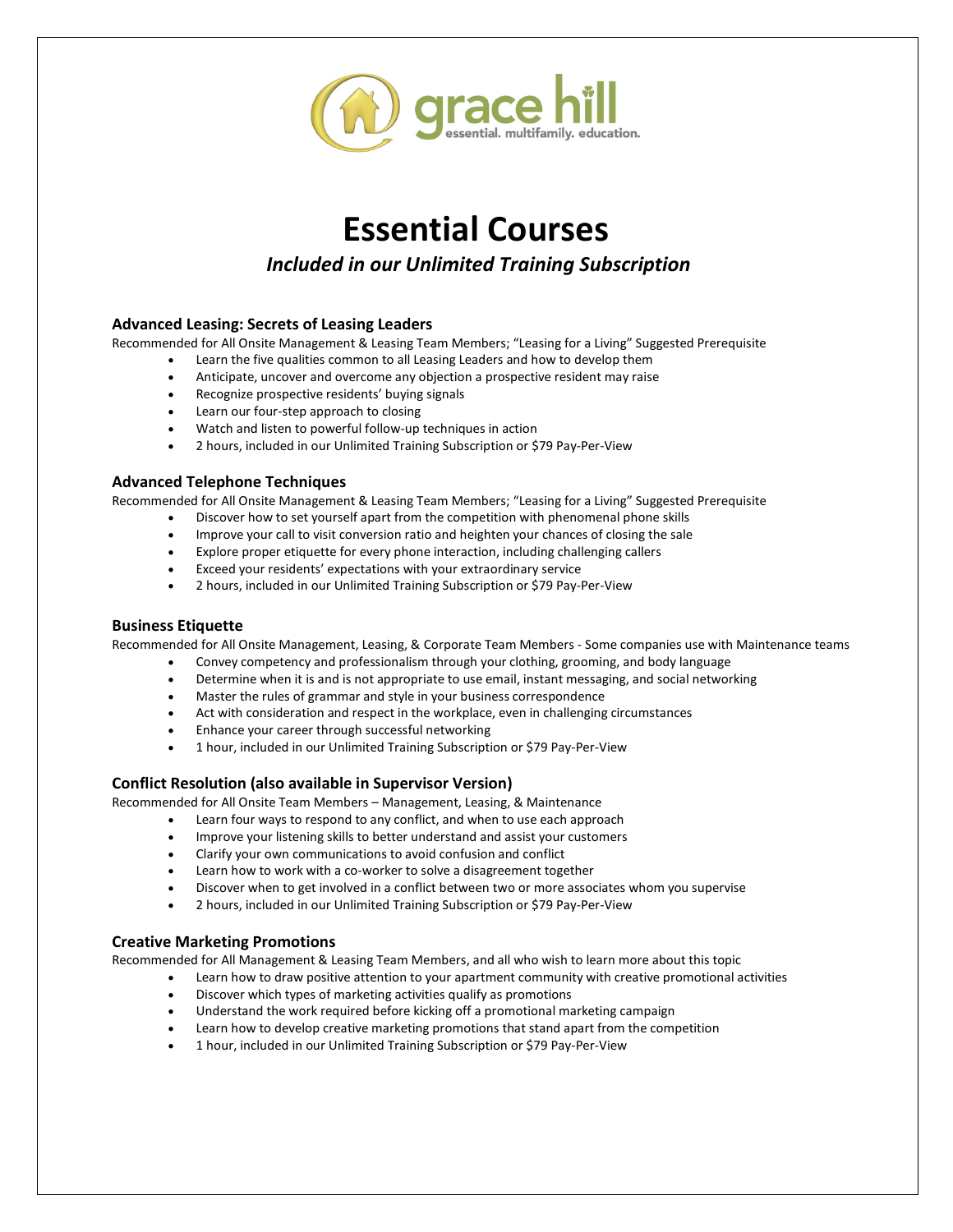### *Included in our Unlimited Training Subscription*

#### **Curb Appeal**

Recommended for All Onsite Team Members – Management, Leasing, & Maintenance

- Master the best way to use banners, signs, flags, and other tools for capturing drive-by attention
	- Present a Leasing Center that appeals to your prospective residents' five senses
- Make your models and mini-models work hard for your leasing team
- Discover the role that every team member plays in creating and maintaining pleasing curb appeal
- 1 hour, included in our Unlimited Training Subscription or \$79 Pay-Per-View

#### **Customer Relationship Management**

Recommended for All Onsite Team Members – Management, Leasing, & Maintenance

- Learn why it is so important to personalize your service based on your customer's preferences
- Uncover the tools and approaches required to undertake CRM at your community
- Discover the dramatic impact of customer loyalty on your community's success
- Learn how Fair Housing considerations affect attempts to personalize customer service
- 2 hours, included in our Unlimited Training Subscription or \$79 Pay-Per-View

#### **Customer Service as a Competitive Advantage (also available in Spanish)**

Recommended for All Onsite Team Members – Management, Leasing, & Maintenance

- Review methods to meet or exceed customer expectations
- Improve your communication skills to increase resident retention
- Diffuse and satisfy your difficult customers with winning techniques
- Discover many ways to customize service for prospects and residents
- 3 hours, included in our Unlimited Training Subscription or \$79 Pay-Per-View

#### **Dealing with Difficult People**

Recommended for All Onsite Team Members – Management, Leasing, & Maintenance

- Learn a six-step process for resolving conflict with residents and prospective residents
- Practice what to say when addressing conflict with a colleague
- Use sincere and specific praise in order to encourage the performance you want from your co-workers
- Study the complexities of blame and credit in the workplace, and how to build alliances instead of enemies
- 1 hour, included in our Unlimited Training Subscription or \$79 Pay-Per-View

#### **Drug-Free Workplace (also available in Spanish & Supervisor Versions)**

Recommended for All Team Members – Corporate Personnel, Management, Leasing, & Maintenance

- Learn the impact of substance abuse in the workplace
- Discover how to differentiate among the types of behaviors caused by substance abuse
- Recognize behaviors that reduce the risk of drugs in the workplace
- Discover how to respond if co-workers display symptoms of substance abuse
- Learn about the circumstances that warrant drug testing, and the different outcomes of drug testing or refusing to submit for drug testing
- 1 hour, included in our Unlimited Training Subscription or \$79 Pay-Per-View

#### **Employee Coaching**

Recommended for All Team Members who supervise others or aspire to do so, including Management, Leasing, Maintenance and Corporate Personnel.

- Identify performance barriers and guide employees to overcome these hurdles
- Learn when and when not to coach
- Discover tried-and-true coaching techniques and tips, illustrated with clear examples
- Practice specific techniques to build your employees' self-confidence so they can take successful action
- 1 hour, included in our Unlimited Training Subscription or \$79 Pay-Per-View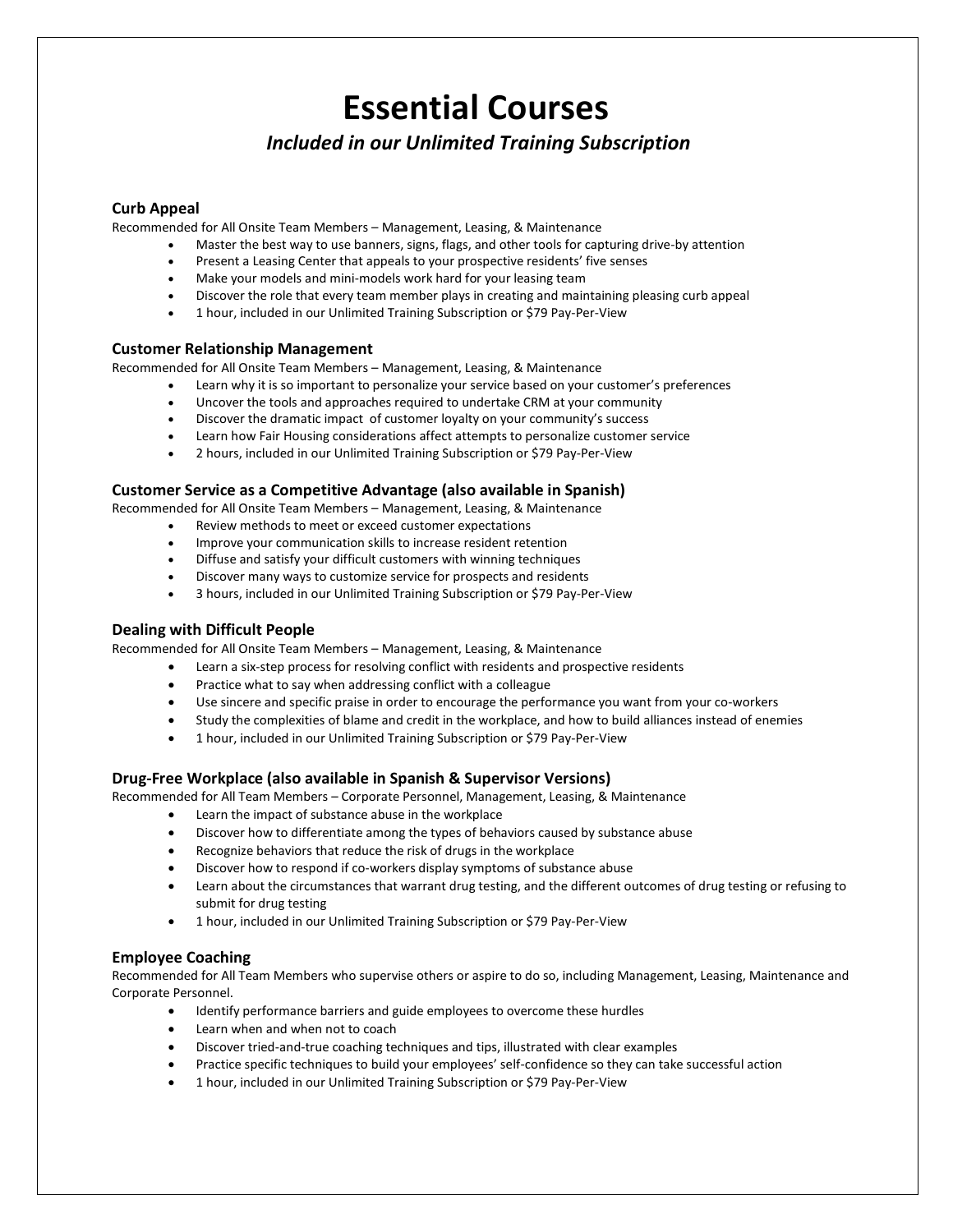### *Included in our Unlimited Training Subscription*

#### **Employee Motivation**

Recommended for All Team Members who supervise others or aspire to do so, including Management, Leasing, Maintenance and Corporate Personnel.

- Learn the difference between extrinsic and intrinsic motivation
- Be introduced to common motivational theories, including the Hierarchy of Needs, Motivation-Hygiene Theory, Reinforcement Theory, and Expectancy Theory
- Study personality's impact on motivation
- Learn how to encourage growth and maximize motivators for each team member
- Address specific morale issues
- 1 hour, included in our Unlimited Training Subscription or \$79 Pay-Per-View

#### **Essential Skills for the New Supervisor**

Recommended for All Team Members who supervise others or aspire to do so, including Management, Leasing, Maintenance and Corporate Personnel.

- Make the move into your new role smoothly and successfully
- Earn and maintain trust, credibility and respect from those you supervise
- Set appropriate boundaries to create productive work relationships
- Motivate, reward, and recognize your associates to keep workplace morale high
- Learn from video examples of supervisors in action
- 1 hour, included in our Unlimited Training Subscription or \$79 Pay-Per-View

#### **Fair Housing (also available in Spanish)**

Recommended for All Office Team Members

- Learn the Federal Fair Housing laws, guidelines, and their application to our industry
- Discover how to define and identify discrimination
- Learn how to comply with Fair Housing laws through illustrative case studies
- Master documentation and compliance strategies
- 3 hours, included in our Unlimited Training Subscription or \$79 Pay-Per-View

#### **Fair Housing for Maintenance (also available in Spanish)**

Recommended for All Maintenance Team Members

- Learn the definition of the seven protected classes under the Federal Fair Housing laws
- Discover the specific forms of discrimination prohibited by the laws
- Manage service requests fairly and consistently to avoid discrimination complaints
- Discover what types of accommodations and modifications must be made to allow a handicapped person to fully enjoy their rental home
- Apply the Federal Fair Housing laws to the everyday responsibilities performed by maintenance associates
- Demonstrate your compliance with Federal Fair Housing laws through consistent, systematic recordkeeping
- 1 hour, included in our Unlimited Training Subscription or \$79 Pay-Per-View

#### **Fair Housing II**

Recommended for All Onsite Team Members – Management, Leasing, & Maintenance, "Fair Housing" Required Prerequisite

- Take a look at life after the terrorist attacks of 9/11 and see how that has impacted multifamily applicant screening, policies and procedures
- Explore owners'/managers' responsibilities surrounding reasonable accommodation and reasonable modification for people with disabilities
- Examine real Fair Housing cases and their outcomes
- 2 hours, included in our Unlimited Training Subscription or \$79 Pay-Per-View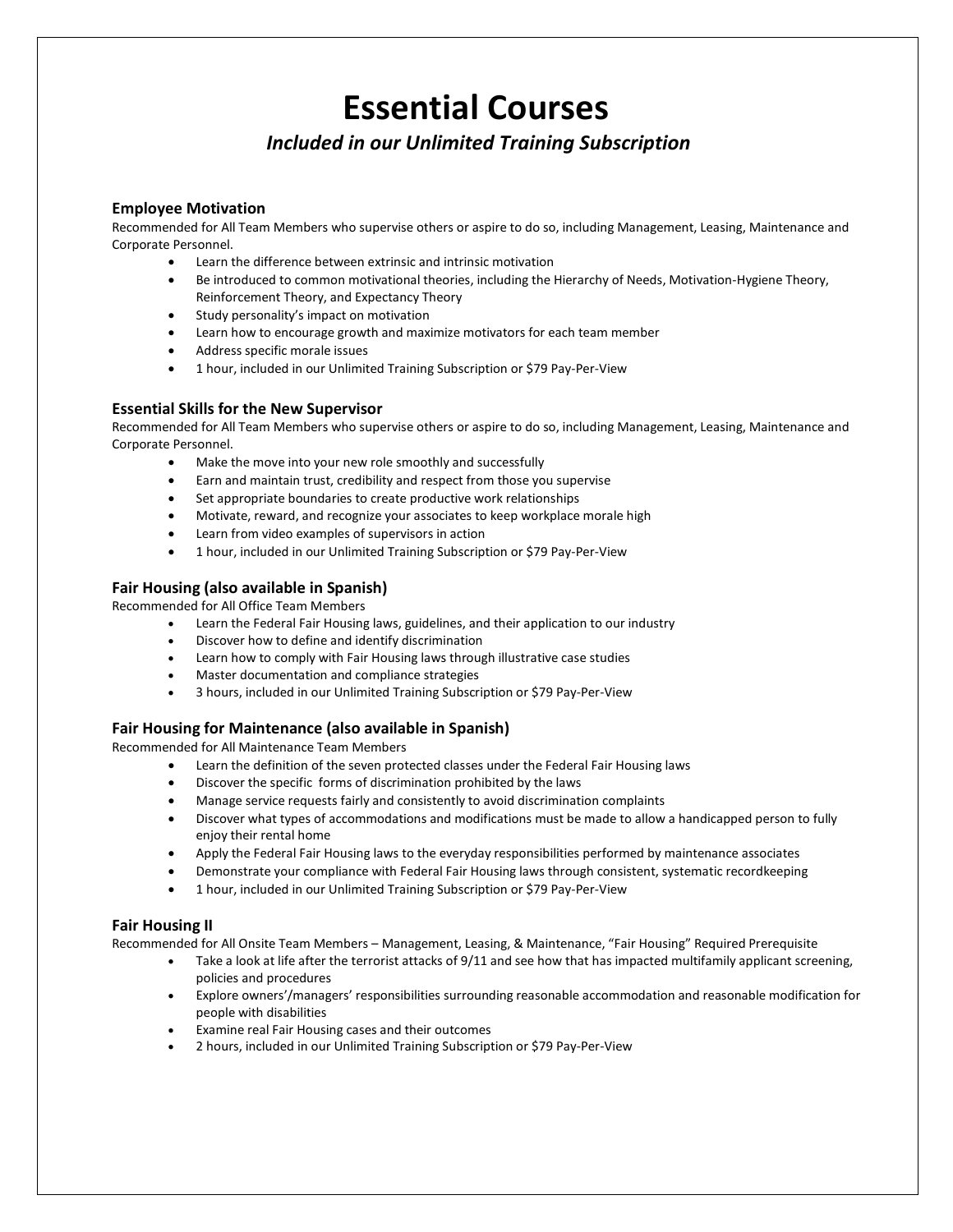### *Included in our Unlimited Training Subscription*

#### **Follow-Up Techniques**

Recommended for All Management & Leasing Team Members

- Learn why follow-up is beneficial, and how to overcome obstacles
- Discover proven methods of effective follow-up
- Apply the techniques learned in this course in interactive case studies
- Learn how to create compelling and creative follow-up communication
- 1 hour, included in our Unlimited Training Subscription or \$79 Pay-Per-View

#### **Help Wanted! How to Hire, Keep & Inspire Quality Staff Members**

Recommended for All Team Members who supervise others or aspire to do so, including Management, Leasing, Maintenance and Corporate Personnel.

- Authored by multifamily educator Deb Bronson-McGrath
- Learn strategies to recruit winning team members
- Discover what the real cost of employee turnover is, and how to calculate it
- Recognize quality candidates, then screen and interview effectively
- Inspire and retain your valued associates through excellent management skills
- 3 hours, included in our Unlimited Training Subscription or \$79 Pay-Per-View

#### **Internet Leasing**

Recommended for All Management & Leasing Team Members

- Learn how to manage your online advertising presence
- Deliver a virtual tour of your community via the computer
- Uncover successful strategies for responding to Internet leads via email and telephone
- Prepare yourself to close an Internet lead sight unseen
- 1 hour, included in our Unlimited Training Subscription or \$79 Pay-Per-View

#### **Introduction to Social Media**

Recommended for All Management & Leasing Team Members, and all who wish to learn more about this topic

- Understand what social media is and learn about the most relevant types
- Learn how social media impacts the business world and the multifamily housing industry
- Discover how to engage current residents, reach prospective residents, and manage your reputation through the use of social media
- Learn best practices for using social media effectively and professionally
- 1 hour, included in our Unlimited Training Subscription or \$79 Pay-Per-View

#### **Leadership: Profiles in Multifamily Housing**

Recommended for All Team Members who supervise others or aspire to do so, including Management, Leasing, Maintenance and Corporate Personnel.

- Learn the attributes and actions common to effective leaders<br>• See examples of effective leadershin in action with multifamily
- See examples of effective leadership in action with multifamily workplace specific scenarios
- Meet five superb leaders working in the industry today
- Create your own customized Leadership Action Plan
- 1 hour, included in our Unlimited Training Subscription or \$79 Pay-Per-View

#### **Leasing for a Living**

Recommended for All Management & Leasing Team Members

- Learn telephone and email inquiry techniques that lead to closed leases
- Greet, qualify and tour prospective residents like a professional
- Take the fear out of asking for the deposit
- Discover expert follow-up tips that encourage prospects to select your community
- Review critical safety and fair housing issues
- 3 hours, included in our Unlimited Training Subscription or \$79 Pay-Per-View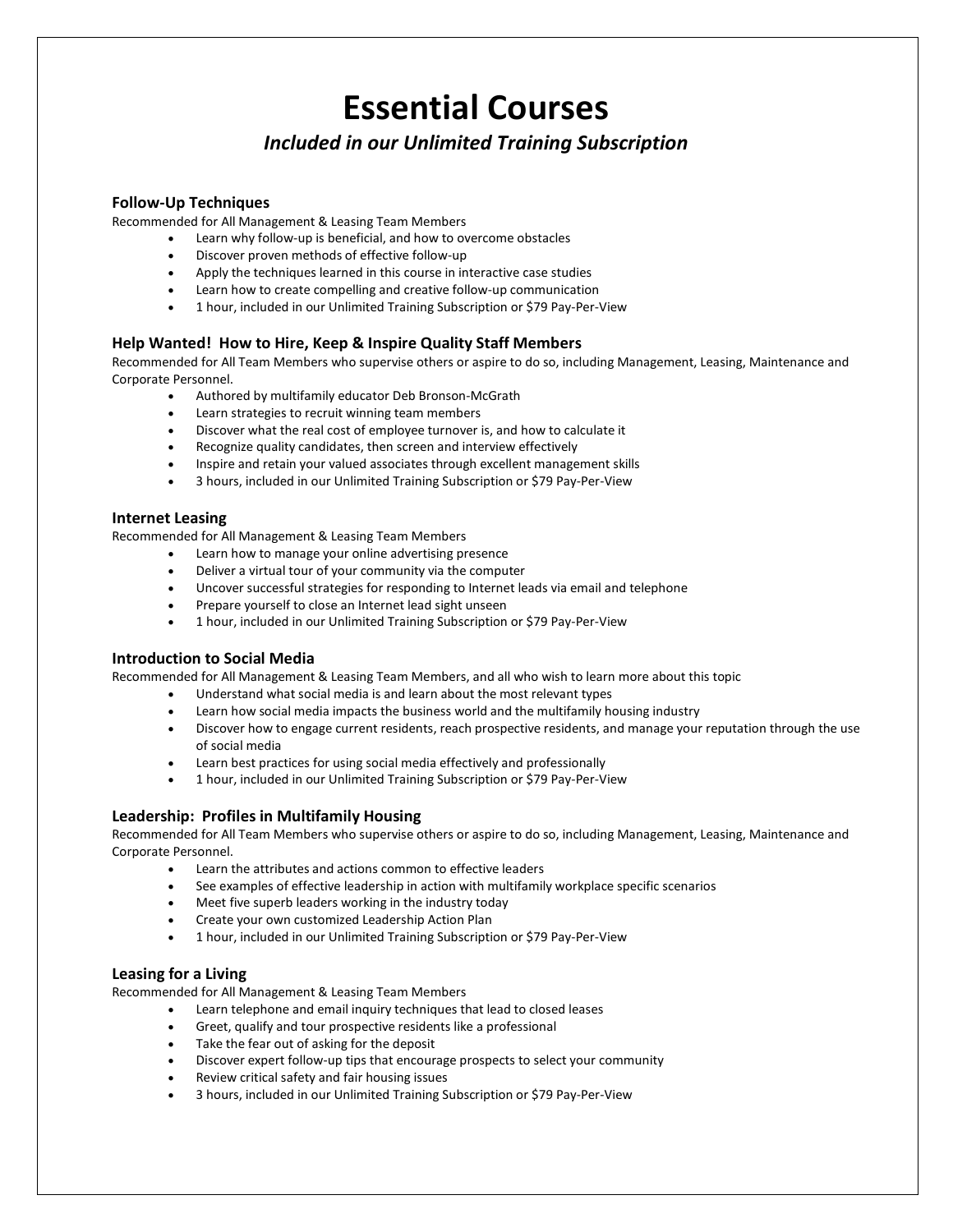### *Included in our Unlimited Training Subscription*

#### **Leasing for a Living Series: Six 30-Minute Modules Designed for Targeted Training**

Recommended for All Management & Leasing Team Members who wish to fine-tune their skills in one or more specific aspects of the leasing process; "Leasing for a Living" Suggested Prerequisite

- Each section of our comprehensive Leasing for a Living course is delivered as a stand-alone module
- Course titles include *Introduction to Leasing, Telephone Techniques, Responding to Email Inquiries, Greeting & Qualifying, Touring the Community,* and *Closing & Follow-Up*
- Courses include quiz, interactive exercises, and final exam
- Allows experienced personnel to easily and quickly polish their skills as needed
- Each title in this series is approximately 30 minutes; the series is included at no additional charge for Unlimited Training Subscribers or each course is \$79 Pay-Per-View

#### **Maintenance for Office Staff**

Recommended for All Management & Leasing Team Members

- Reduce disagreement and tension between the office staff and the maintenance team
- Learn how to effectively document a service request to avoid unnecessary confusion and save the maintenance team time
- Why conducting regular staff meetings can improve communication among personnel
- Teach your associates to see "the big picture" of managing the community as a whole
- Discover simple strategies for supporting the maintenance team
- 1 hour, included in our Unlimited Training Subscription or \$79 Pay-Per-View

#### **Marketing Principles for Multifamily Housing**

Recommended for All Leasing & Management Team Members, and all who wish to learn more about this topic

- Make smart decisions about the 4 P's in order to appeal to your specific target market
- Learn how to conduct meaningful market research
- Prepare and maintain a comprehensive Market Survey
- Learn to prepare a Marketing Plan and employ it to reach your goals
- Use our comprehensive sample marketing tools to improve your own performance
- 2 hours, included in our Unlimited Training Subscription or \$79 Pay-Per-View

#### **Mold Awareness (also available in Spanish)**

Recommended for All Onsite Team Members – Management, Leasing, & Maintenance

- Learn what mold is, why it grows, and why it matters to multifamily operators
- Discover the believed health effects of mold
- Learn how to detect, reduce and prevent mold using a Mold Response Plan
- Communicate with your residents regarding mold
- 1 hour, included in our Unlimited Training Subscription or \$79 Pay-Per-View

#### **Performance Management**

Recommended for All Team Members who supervise others or aspire to do so, including Management, Leasing, Maintenance and Corporate Personnel.

- How to use job descriptions, competencies, and key behaviors to help associates understand their roles and responsibilities
- How to set clear goals and use them to guide performance
- Guidelines for providing effective, ongoing feedback to improve job performance
- How to prepare for and conduct a successful performance review
- 1 hour, included in our Unlimited Training Subscription or \$79 Pay-Per-View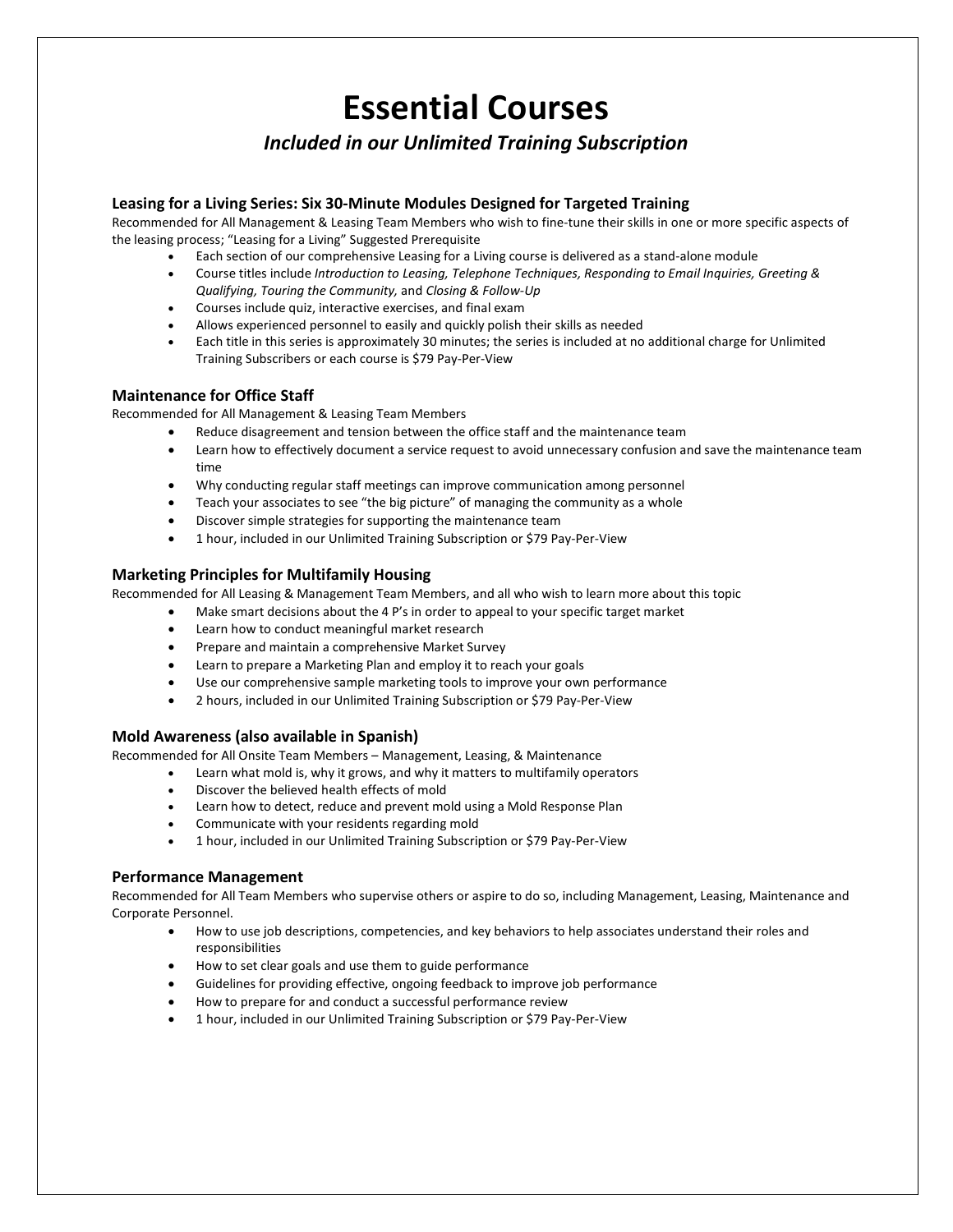### *Included in our Unlimited Training Subscription*

#### **Preparing a Perfect Market Ready Apartment (also available in Spanish)**

Recommended for All Onsite Team Members – Management, Leasing & Maintenance

- Learn to prepare market ready apartment homes that will delight your prospective and new residents
- Discover how the condition of your make ready apartments impacts the marketability and revenue of your community
- Learn how to overcome obstacles and work more efficiently
- Includes a step-by-step process for preparing market ready apartments
- 2 hours; included in our Unlimited Training Subscription or \$79 Pay-Per-View

#### **Preventative Maintenance (also available in Spanish)**

Recommended for All Team Members including Management, Leasing, Maintenance & Corporate Personnel

- Discover the many benefits to performing preventative maintenance, including extending the useful life of an item, cost savings and enhanced customer satisfaction
- Learn the specific steps to take in order to extend the useful life of your community's many components
- Take a virtual tour of an apartment community led by an experienced Maintenance Supervisor
- Make preventative maintenance tasks realistic and achievable using a customizable 52 Week Plan
- 1 hour, included in our Unlimited Training Subscription or \$79 Pay-Per-View

#### **Preventing Sexual Harassment (also available in Spanish, Supervisor & California Supervisor Version)**

Recommended for All Onsite Team Members – Management, Leasing, & Maintenance

- Identify sexual harassment behaviors in the workplace
- Learn the responsibilities of employees and employers involving sexual harassment
- Discover the consequences of sexual harassment
- Keep your workplace free from sexual harassment using the strategies and skills conveyed here
- 2 hours, included in our Unlimited Training Subscription or \$79 Pay-Per-View

#### **Property Management Financials**

Recommended for All Team Members with Financial Responsibilities – Regional Managers, Managers, Maintenance Supervisors, Assistant Managers, Leasing Consultants & Maintenance Technicians

- Learn how to earn a favorable return on investment, or ROI in multifamily real estate management
- Study the two most useful tools for understanding the financial goals for your community: the Budget and the Income Statement
- Discover how to impact a community's value by maximizing income and controlling expenses
- Practice using key indicators on your Income Statement to help monitor community fiscal fitness
- 2 hours, included in our Unlimited Training Subscription or \$79 Pay-Per-View

#### **Resident Retention for Today's Savvy Customers**

Recommended for All Team Members – Corporate Personnel, Management, Leasing, & Maintenance

- Co-authored by retention expert Mindy Williams
- Calculate the cost of resident turnover
- Uncover the most common concerns of residents nationwide and how to address them
- Assess your current retention program and enhance it
- Manage your lease expirations so you aren't hit with excessive turnover at any one time
- 3 hours, included in our Unlimited Training Subscription or \$79 Pay-Per-View

#### **Stress Management**

Recommended for All Team Members – Corporate Personnel, Management, Leasing, & Maintenance

- Learn how to recognize the signs and symptoms of stress
- Discover how stress impacts mental, physical, and emotional wellbeing
- Learn to build a positive, low-stress lifestyle
- Use the Tripe A method to consciously manage daily stress
- Create a Stress Management Plan to help you through a major stress event
- 1 hour, included in our Unlimited Training Subscription or \$79 Pay-Per-View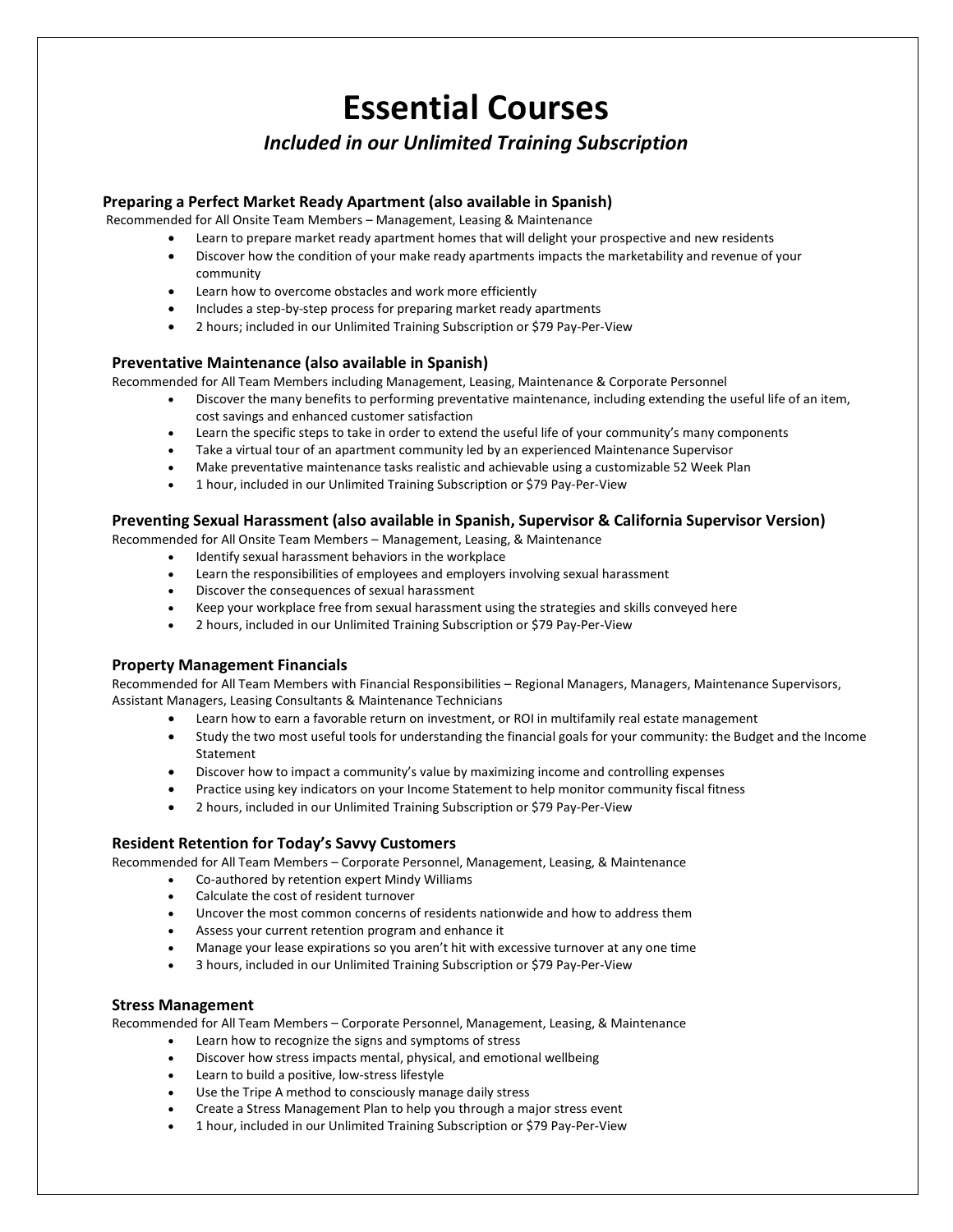*Included in our Unlimited Training Subscription*

#### **Time Management**

Recommended for All Team Members – Corporate Personnel, Management, Leasing, & Maintenance

- Learn how to use long term goals as a benchmark against which all short term tasks are judged
- Practice prioritizing work appropriately so the most important tasks get completed
- Estimate how much time is needed for each task, and use that in your daily planning
- Eliminate top time-wasters from your day
- 1 hour, included in our Unlimited Training Subscription or \$79 Pay-Per-View

#### **Traffic Generation**

Recommended for All Onsite Management & Leasing Team Members

- Learn valuable property management math formulas via interactive exercises, including occupancy, closing ratios, and annual and monthly turnover ratios
- Create your own customized traffic plan
- Discover the difference between "qualified" and "unqualified" traffic
- Boost your traffic via resident referrals, marketing outreach, Locator cooperation, and planned on-site events
- 1 hour, included in our Unlimited Training Subscription or \$79 Pay-Per-View

#### **Workplace Diversity (also available in Spanish & Supervisor Versions)**

Recommended for All Team Members – Corporate Personnel, Management, Leasing, & Maintenance

- Learn the definition, legal foundation, and benefits of workplace diversity
- Discover why open, inclusive communication is so important and practice the tools for achieving it
- Learn how to recognize and suspend stereotypes
- Understand how miscommunications occur in the workplace, and learn how to recover from them
- 1 hour, included in our Unlimited Training Subscription or \$79 Pay-Per-View

#### **Learning Games**

Recommended for All Team Members – Corporate Personnel, Management, Leasing, & Maintenance

- Numerous Learning Games available in familiar game show formats, reminiscent of Jeopardy, Wheel of Fortune, and Who Wants to Be a Millionaire
- Multiple topics from Property Manager Billionaire to Wheel of Maintenance Safety
- A fun and memorable way to reinforce knowledge
- Motivate your competitive associates by running a contest based on their Learning Game scores
- Included in our Unlimited Training Subscription or \$15 per game for Pay-Per-View

#### **Quick Quizzes**

Recommended for All Team Members – Corporate Personnel, Management, Leasing, & Maintenance

- Multiple topics from Comprehensive Maintenance to Fair Housing
- Test the knowledge of your Leasing, Maintenance & Management employment candidates
- Fine tune your associates' knowledge & skills
- Motivate your team by running a contest based on their quiz scores
- Included in our Unlimited Training Subscription or \$15 per quiz for Pay-Per-View

*More courses are always in development. Our course catalog is updated several times annually with new Essential titles.*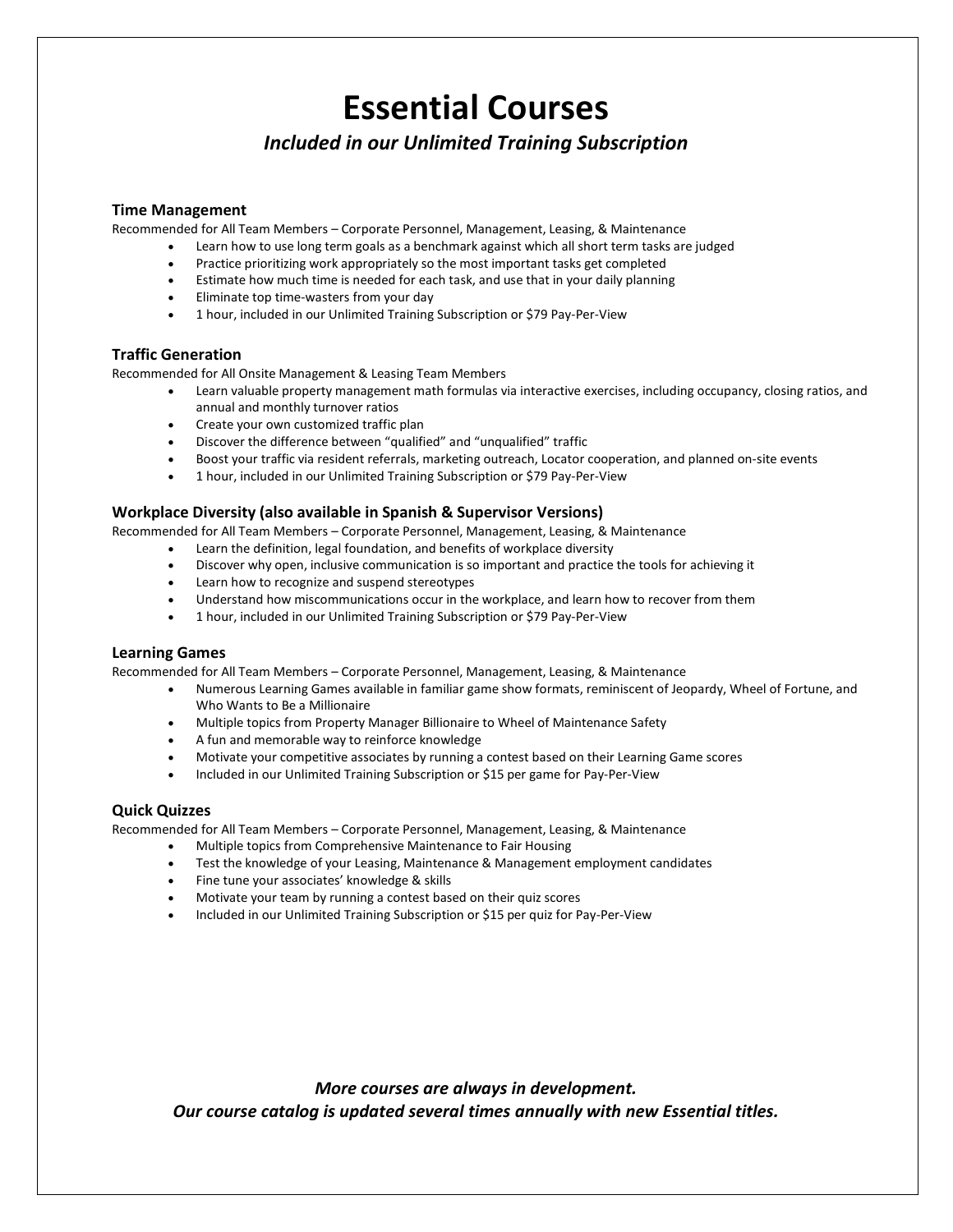

## **Elective Courses**

### *These titles are available as optional additions to our Unlimited Training Subscription*

#### **Basic Maintenance Series**

Recommended for All Maintenance Team Members and others who wish to gain an understanding of the fundamentals of maintenance

- Authored by Mark Cukro of Service Team Training, one of our industry's most respected maintenance educators
- Titles include: *Basic Electrical, Basic HVAC, and Basic Plumbing*
- Learn important workplace safety measures and how to identify and use various tools and materials
- Learn basic and more advanced electrical, HVAC, and plumbing skills and how to apply them in your work
- Practice your skills with interactive exercises and testing
- Each title in this series is approximately 2 hours; the series is an additional \$0.05 per unit, per month for Unlimited Training Subscribers or each course is \$99 Pay-Per-View

#### **Bed Bug Awareness**

Recommended for All Team Members – Corporate Personnel, Management, Leasing, & Maintenance

- Learn the risks bed bugs pose to the multifamily industry
- Discover how to recognize the signs of bed bug activity
- Establish a bed bug response plan to inspect for, eliminate, and prevent bed bugs at your community
- Receive valuable guidance on how to handle resident concerns
- 1 hour, additional \$0.02 per unit, per month for Unlimited Training Subscribers or \$99 Pay-Per-View

#### **Leadership Development Series featuring Anne Sadovsky**

Recommended for All Team Members who supervise others or aspire to do so, including Management, Leasing, Maintenance and Corporate Personnel.

- Industry education legend Anne Sadovsky delivers her no-nonsense content with a healthy side of wit via video recorded before an intimate multifamily audience
- Titles include: *Be The Leader Others Want to Follow*, *Generational Differences*, and *Communication & Motivation*
- Practice your skills with interactive exercises and testing
- Each title in this series is approximately 1 hour; the series is an additional \$0.05 per unit, per month for Unlimited Training Subscribers or each course is \$99 Pay-Per-View

#### **Risk Management I: Associate Safety & Emergency Awareness (also available in Spanish)**

Recommended for All Team Members – Corporate, Management, Leasing, & Maintenance

- The safety procedures and tasks for which each onsite associate should be accountable
- Steps to follow to minimize risk when entering or working in an occupied apartment
- OSHA compliance, use of Personal Protection Equipment, and Hazard Communication
- How to prepare for emergency situations and respond should one occur
- Communicating with residents and the press during and after an emergency
- 2 hours, additional \$0.02 per unit, per month for Unlimited Training Subscribers or \$99 Pay-Per-View
- Spanish version included at no extra charge